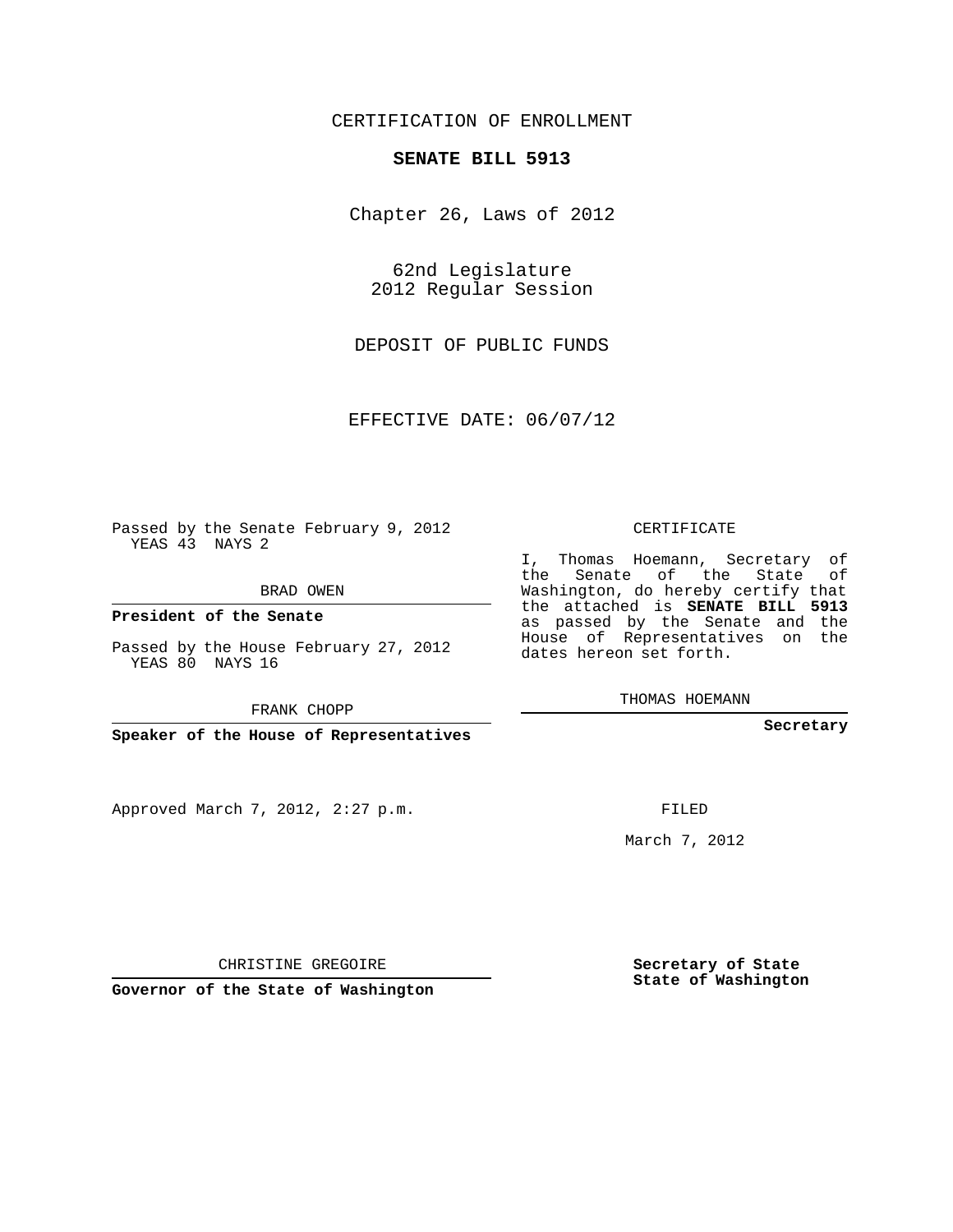## **SENATE BILL 5913** \_\_\_\_\_\_\_\_\_\_\_\_\_\_\_\_\_\_\_\_\_\_\_\_\_\_\_\_\_\_\_\_\_\_\_\_\_\_\_\_\_\_\_\_\_

\_\_\_\_\_\_\_\_\_\_\_\_\_\_\_\_\_\_\_\_\_\_\_\_\_\_\_\_\_\_\_\_\_\_\_\_\_\_\_\_\_\_\_\_\_

Passed Legislature - 2012 Regular Session

## **State of Washington 62nd Legislature 2011 Regular Session**

**By** Senators Prentice, Hobbs, and Benton

Read first time 04/05/11. Referred to Committee on Financial Institutions, Housing & Insurance.

 1 AN ACT Relating to increasing the permissible deposit of public 2 funds with credit unions and authorizing the deposit of public funds at 3 federally chartered credit unions; and amending RCW 39.58.240.

4 BE IT ENACTED BY THE LEGISLATURE OF THE STATE OF WASHINGTON:

 5 **Sec. 1.** RCW 39.58.240 and 2010 c 36 s 1 are each amended to read 6 as follows:

7 (1) Solely for the purpose of receiving public deposits that may 8 total no more than ((<del>one hundred thousand dollars or</del>)) the maximum 9 deposit insured by the national credit union share insurance fund, 10 ((whichever is the lesser amount,)) a credit union is a public 11 depositary ((and)) subject to ((reporting under)) RCW 39.58.040 and 12 39.58.100. The maximum deposit applies to all funds attributable to 13 any one depositor of public funds in any one credit union. ((A credit 14 union means a state-chartered credit union under-chapter 31.12 RCW.)) 15 A credit union is not a public depositary for any other purpose under 16 this chapter, including but not limited to inclusion in the single 17 public depositary pool under RCW 39.58.200.

18 (2) For the purposes of this section, a credit union includes a